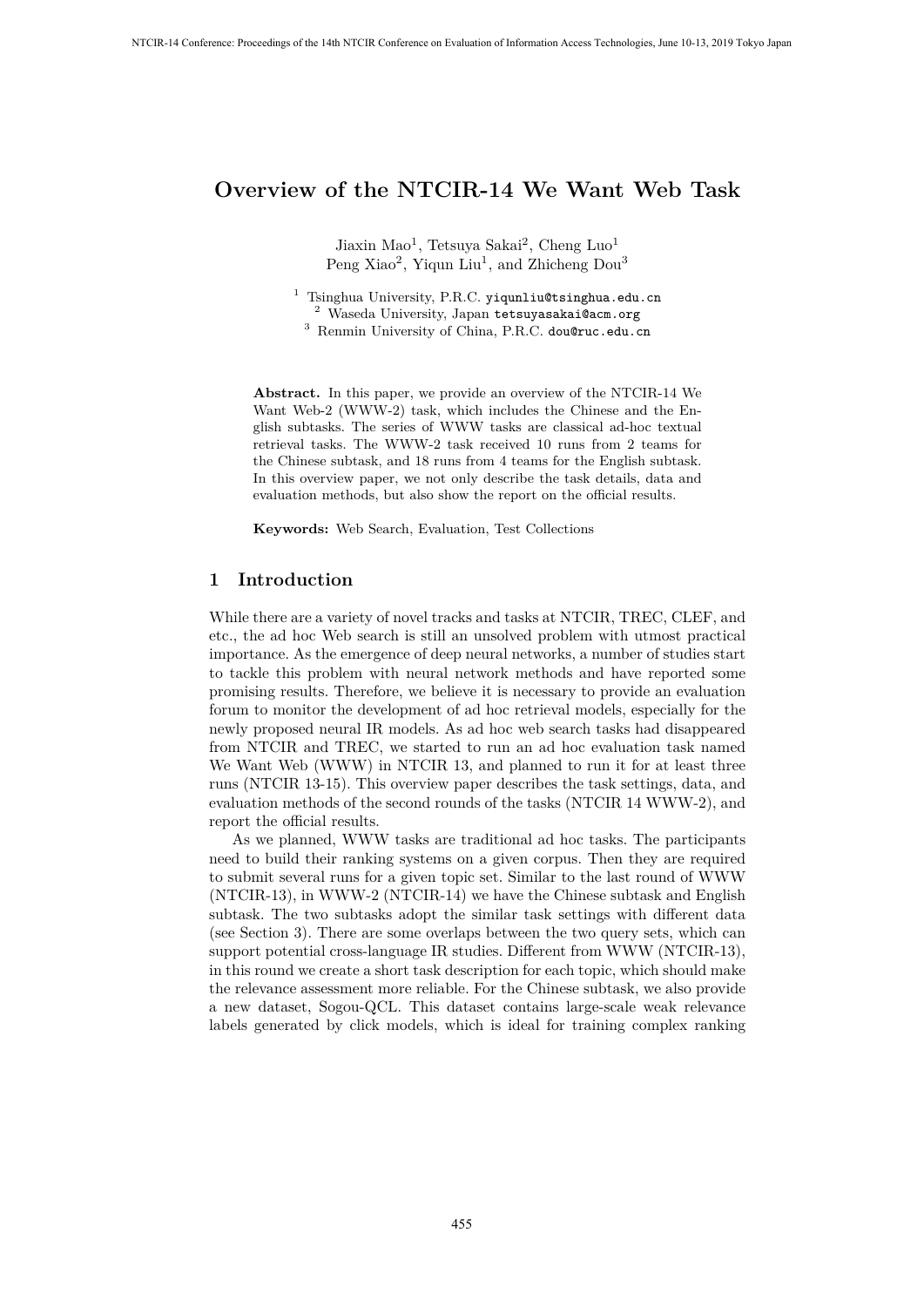models, such as deep neural networks. More details about the task definition will be presented in Section 2. The performance of the retrieval systems will be evaluated in classical TREC ways. We presented the details of relevance judgments in Section 4.1, and official results in Section 6 and 7.

The schedule of WWW-2 in NTCIR-14 is presented in Table 1. Although there are quite a few teams registered for our tasks, finally we only received 10 Chinese runs from 2 teams, and 18 English runs from 4 teams. Compared to WWW in NTCIR-13, where we had 19 Chinese runs from 4 teams and 13 English runs from 3 teams, the number of the teams that participate in the Chinese subtask decreased but the number of teams in the English subtask increased.

**Table 1.** Schedule of WWW-2 at NTCIR-14

| Time        | Content                                                    |
|-------------|------------------------------------------------------------|
|             | July 1, 2018 Test Topics and SogouQCL released             |
|             | Aug 31, 2018 WWW2 task registrations due                   |
|             | Oct 10 2018 Run submissions due                            |
|             | Oct-Dec 2018 Relevance assessments                         |
| Jan 2019    | failure analysis workshop in Beijing                       |
|             | Feb 1, 2019 Evaluation Results and draft overview released |
|             | Mar 15, 2019 Submission due of participant papers          |
| May 1, 2019 | Camera-ready participant paper due                         |
| Jun, 2019   | NTCIR-14 Conference & EVIA 2019 in NII, Tokyo              |

### **2 Task Definition**

The main task of WWW-2 is a classical ad hoc search task. The organizers provide a corpus, which contains a large number of documents (web pages) and a query set. Then the participants need to construct their own ranking systems on the corpus. Retrieval results for each query will be submitted in the form of a ranked list. After receiving the runs from participants, the organizers will first construct a result pool by aggregating the top *k* results from all the runs. The depth of the pool determines how many results will be taken into consideration when comparing the performance of different submissions. For example, if we use 20 as our pooling depth, we can calculate the metrics with a cutoff smaller than 20. The depth of pooling is also limited by the cost for relevance judgments, in terms of time and money. Relevance judgments are conducted on the result pool. We adopt the typical TREC relevance judgment setting in WWW-2. Once the relevance judgments are collected, the organizers use various evaluation metrics (such as nDCG, Q-measure, nERR and etc.) to compare the performance of different submitted runs.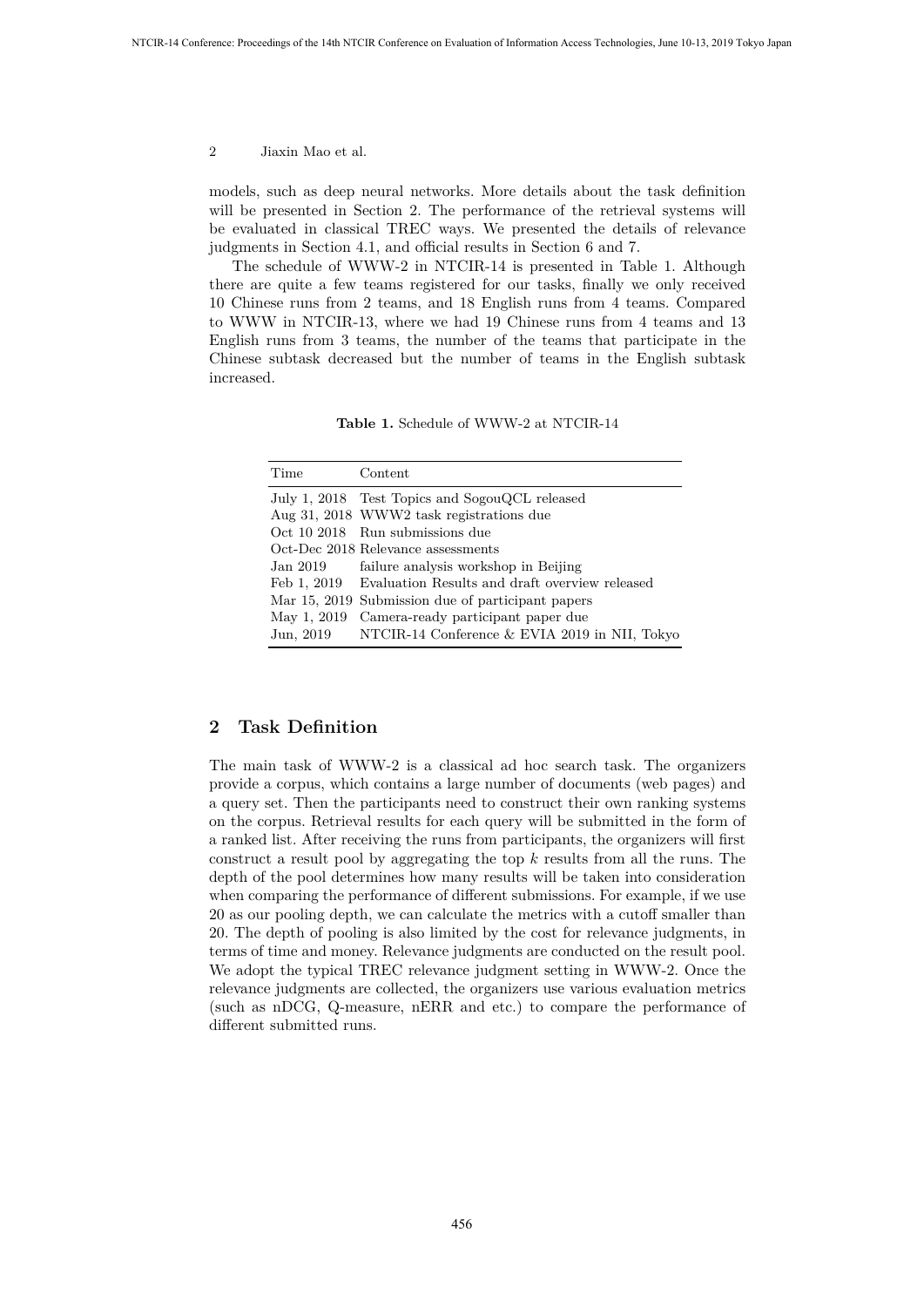Considering that building an indexed retrieval system on a large corpus might be challenging and time-consuming, we provide a baseline ranking so that the participants could directly use their own algorithm to rerank it. More specifically, for each query, we provide the top 1,000 results retrieved by the BM25 model, as well as the corresponding BM25 scores and the original HTML files.

Similar to the last round of the WWW task, in WWW-2 task, we also release Chinese subtask and English subtask. They basically share the same task settings. For Chinese subtask, we provide an additional training dataset, Sogou-QCL, which contains 0.54 million queries and more than 9 million corresponding documents. For each query-doc pair, we provide 5 kinds of click labels generated by different click models, UBM, DBN, TCM, PSCM, and TACM. These click models utilize rich users' behavior such as click, skip and dwell time, to generate click labels that can be used as weak relevance labels.. The generated click labels can be used as weak relevance labels. We hope that this large-scale dataset can enable the training of some more complex retrieval models. Unfortunately, for English subtask, we do not have a similar dataset.

### **3 Data**

#### **3.1 Corpora**

For the Chinese Subtask, we adopt the SogouT-16 as the document collection. SogouT-16 contains about 1.17 billion Web pages, which are sampled from the index of Sogou.com, the second largest commercial search engine in China. Considering that the original SogouT might be a little bit difficult to handle for some research groups (almost 80TB after decompression), we prepare a "Category B" version of SogouT-16, which is denoted as " $SogouT16 B"$ . This subset contains about 15% webpages of SogouT-16. This Chinese corpus is free for research purpose. You can contact us to apply for it. We also implement a free online retrieval/page rendering service for this corpus. The online retrieval system is based on  $S\ddot{o}h^4$ , with the default parameter settings. You will get an account to use the service after the application is approved.

For the English Subtask, we adopt the ClueWeb12-B13 as the document collection. This corpus is also free for research purpose. You only need to pay for the disks and the shipment. More information can be found at Clueweb-12's homepage. ClueWeb12 also has a free online retrieval/page rendering service, which can be used after signing an agreement.

### **3.2 Topic Set Size design**

We determined the size of the WWW-2 topic sets using the method proposed by Sakai [4] as follows. Table 2 shows the common variances  $\hat{\sigma}^2$  obtained from the NTCIR-13 WWW-1 topic-by-run matrices of the three official evaluation measures [1], and the pooled variances obtained by consolidating the statistics

<sup>4</sup> http://lucene.apache.org/solr/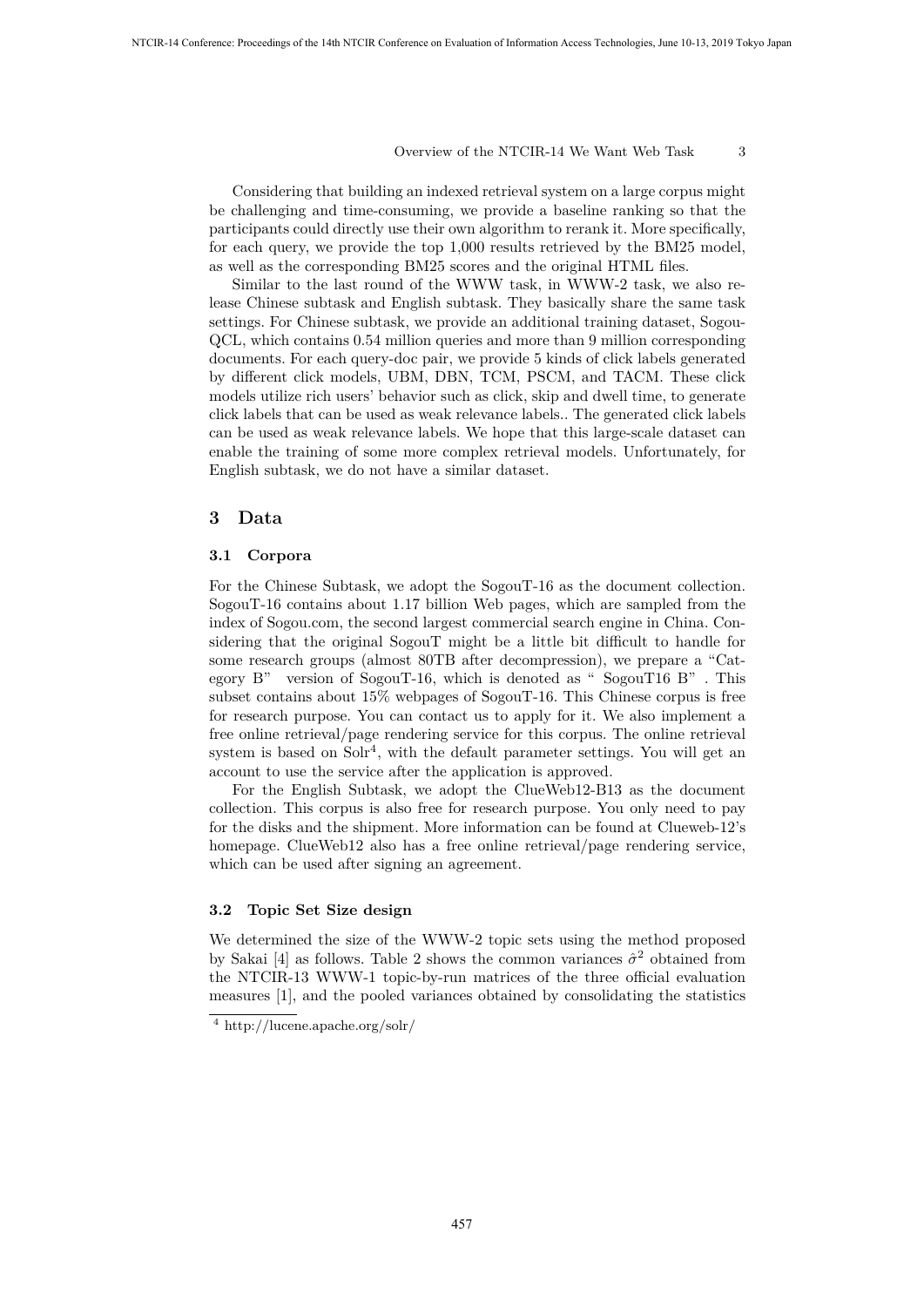from the two subtasks. The pooled variances were used with a topic set size design tool<sup>5</sup> with  $\alpha = 0.05$ ,  $\beta = 20$ ,  $m = 2$  to produce Table 3. The above setting means that we want to achieve 80% statistical power for any true difference larger than or equal to *minD* (*minimum detectable difference*) whenever we compare two systems with a *t*-test at the  $5\%$  significance level<sup>6</sup>.

To determine the number of topics for WWW-2, we focused on our most unstable measure, nERR, since if we ensure that a certain statistical requirement is met for this measure, the same requirement will also be met by nDCG and Q. The bolded value in Table 3 means: "under Cohen's five-eighty convention (i.e.,  $\alpha = 0.05, \beta = 0.20$ ), any true difference that is at least 0.10 in terms of nERR@10 can be detected with 80% statistical power if we have 76 topics or more." Hence we decided to have 80 topics for both Chinese and English subtasks of WWW-2. Thus, the WWW-2 Chinese and English topic sets are expected to satisfy the above statistical requirement for all three measures.

**Table 2.** Variances from the WWW-1 data.

| Measure Chinese English Pooled |       |       |       |
|--------------------------------|-------|-------|-------|
| lnDCG@10                       | 0.028 | 0.030 | 0.029 |
| O@10                           | 0.032 | 0.036 | 0.034 |
| nERR@10                        | 0.047 | 0.052 | 0.049 |

**Table 3.** Topic set size design results based on [4] and the pooled variances shown in Table 2 ( $\alpha = 0.05, \beta = 0.20, m = 2$ ).

|       | $\vert minD \vert nDCG@10 \vert Q@10 \vert nERR@10 \vert$ |     |     |
|-------|-----------------------------------------------------------|-----|-----|
| 0.05  | 178                                                       | 209 | 301 |
| 0.10  | 45'                                                       | 53  | 76  |
| 0.201 | 6                                                         |     |     |

### **3.3 Topic Sampling**

The queries for Chinese subtask are sampled from Sogou's query logs in one day of November 2017. 55 queries are torso queries, which means that their frequencies are between 10 to 1,000 one day. 12 queries are tail queries which appeared only once in one day's log and the remaining 13 queries are hot queries which have a frequency larger than 1,000. We include more torso queries in the topic set because we believe that they are most appropriate for an ad hoc task. The

 $^5$  http://www.f.waseda.jp/tetsuya/samplesizeANOVA2.xlsx

 $6$  The excel tool is based on ANOVA, but a one-way ANOVA with  $m = 2$  systems is equivalent to a two-sample *t*-test; a paired *t*-test generally requires fewer topics than a two-sample *t*-test. See Sakai [4] for details.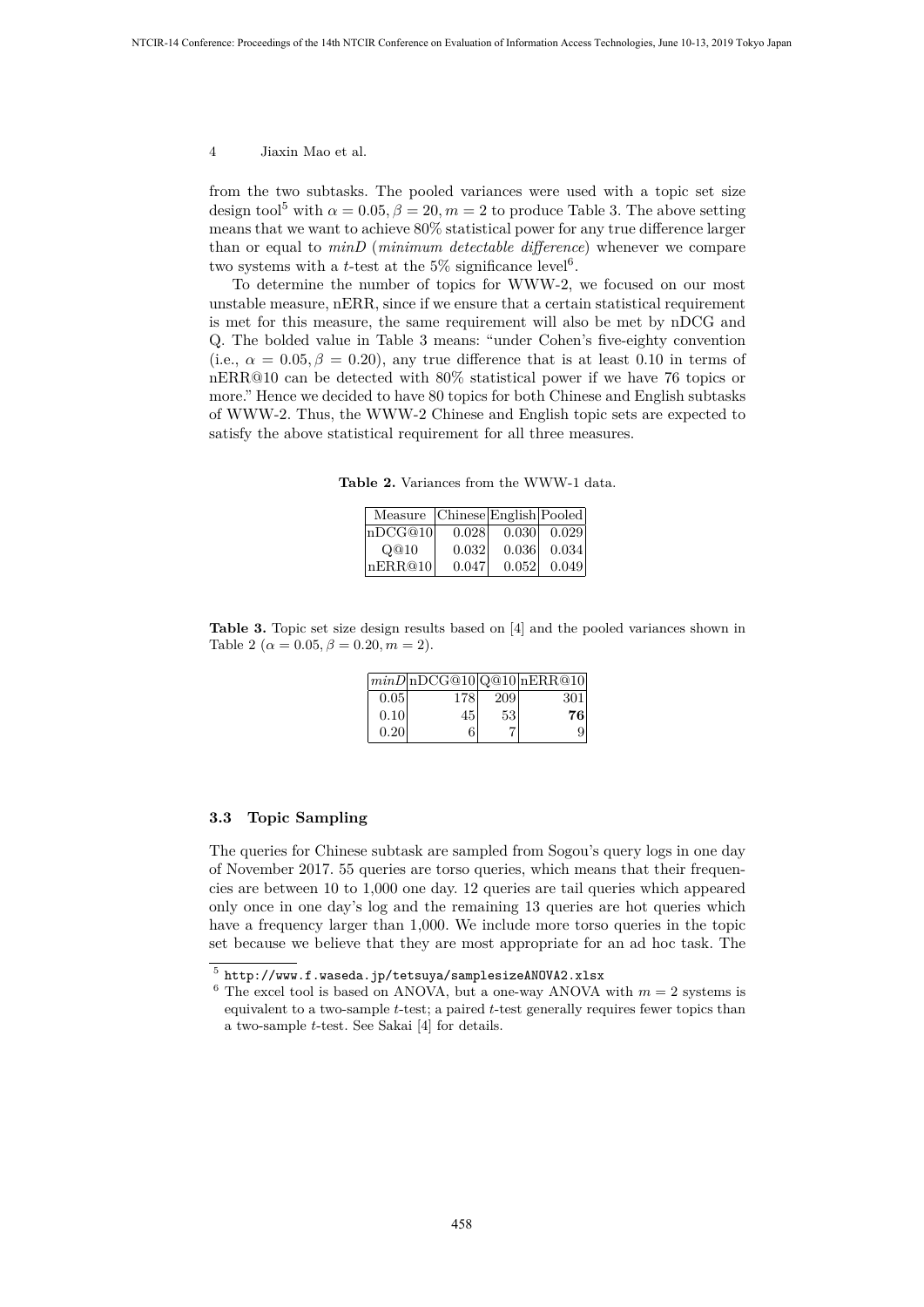content of the queries, the intent types (navigational/information  $\&$  transactional) and whether the queries are shared by English subtask are presented in Table 4.

The queries for English subtasks come from two sources. The first part (30 queries) are translated from the queries for Chinese subtask. The rest (50 queries) are sampled from the AOL query logs. In total, there are 11 hot queries, 57 torso queries, and 12 tail queries in the English topic set. Then content of the queries, the intent types, and whether the queries are shared by Chinese subtask are presented in Table 5.

For both English and Chinese query set, we did not use a lot of navigational queries. Since both SogouT and Clueweb are small subsets of the entire Web, it is very likely that the perfect answer for a navigational query is not in the corpus.

Different from the last WWW (NTCIR-13), in WWW-2, we further provide a task description for each topic, which will be shown to the assessors during relevance judgment. Providing a task description should make the relevance judgment more reliable and can enable the manual runs with varied queries formulated by the participants. Table 6 shows some examples for the task descriptions.

**Table 4.** Chinese query set (Int. indicates the intent types: we only point out the navigational queries while the remaining ones are informational or transactional; Trans. indicates whether the query is translated to English)

|             | qid Query            |            | $Int.$ Trans.   qid |         | Query                   |              | Int. Trans. qid Query | Int.       | Trans.       |
|-------------|----------------------|------------|---------------------|---------|-------------------------|--------------|-----------------------|------------|--------------|
|             | 0001 万圣节图片           |            | Y                   | 0028 腹胀 |                         |              | 0055 三千越甲可吞吴          |            |              |
|             | 0002 天秤座             |            | Y                   |         | 0029 宠物猪                | Y            | 0056 心悸的症状            |            | Y            |
| 0003 日历     |                      |            |                     | 0030 醴  |                         |              | 0057 生日蛋糕图片创意设计       |            | Y            |
|             | 0004 小米官网            | NAV        |                     |         | 0031 家常菜谱               | Y            | 0058 国际金价             |            | $\mathbf{v}$ |
| $0005$ qq   |                      | NAV        |                     |         | 0032 组装电脑               |              | 0059 直辖市有哪些           |            |              |
| $0006$ cba  |                      |            |                     |         | 0033 爱情 36 计            |              | 0060 EMS              |            |              |
|             | 0007 汽车之家            | <b>NAV</b> |                     |         | 0034 几个月有胎动             |              | 0061 江西会计网            | <b>NAV</b> |              |
|             | 0008 上证指数            |            |                     | 0035 谐音 |                         |              | 0062 串联和并联的区别         |            | Y            |
| $0009$ vivo |                      |            |                     |         | 0036 植物人<br>0037 哪天是万圣节 |              | 0063 小米粥怎么煮           |            |              |
|             | 0010 网名大全            |            |                     |         |                         | $\mathbf{Y}$ | 0064 虎扑体育论坛<br>NAV    |            |              |
|             | 0011 科目三通过率下降        |            |                     |         | 0038 防空警报响了什么意思         | $\mathbf{Y}$ | 0065 唯品会官网            | <b>NAV</b> |              |
|             | 0012 红烧肉做法           |            |                     |         | 0039 职业生涯规划             | Y            | 0066 梅德韦杰夫            |            | Y            |
|             | 0013 快递查询单号          |            |                     |         | 0040 地铁 2 号线线路图         |              | 0067 百度学术官网           | <b>NAV</b> |              |
|             | 0014 小米分期怎么开通        |            |                     |         | 0041 支链氨基酸              | Y            | 0068 黄金时代电影           |            |              |
|             | 0015 拼音音调怎么标         |            |                     | 0042 卡农 |                         | Y            | 0069 荒缪是什么意思          |            | Y            |
|             | 0016 争先恐后的意思         |            |                     |         | 0043 鹿晗图片               |              | 0070 天津市国家税务局稽查局      |            |              |
|             | 0017 南昌工学院           |            |                     |         | 0044 硬拉的标准动作            | $\mathbf{Y}$ | 0071 环湖公路高邮           |            |              |
|             | 0018 手机系统升级包         |            |                     |         | 0045 复合函数求导             | Y            | 0072 桉木木材             |            |              |
|             | 0019 冬季女装            |            | $\mathbf{Y}$        |         | 0046 最强大脑               |              | 0073 世界上最大的瀑布叫什么      |            | Y            |
|             | 0020 疝气是什么           |            |                     | 0047 投屏 |                         |              | 0074 南京海底捞营业时间        |            |              |
|             | 0021 初级会计考试          |            |                     |         | 0048 维生素 A              | Y            | 0075 佳能 IP1188 驱动     |            | Y            |
|             | 0022 肠胃痉挛            |            | Y                   |         | 0049 中国光大银行信用卡          |              | 0076 吃完柿子能喝酸奶吗        |            | Y            |
|             | 0023 朱芳雨             |            |                     |         | 0050 优秀毕业生主要事迹 300 字    |              | 0077 坐着看小说网           | <b>NAV</b> |              |
|             | 0024 中国邮政集团网上营业厅 NAV |            |                     |         | 0051 宝马 z4 报价           | Y            | 0078 车漆指甲划痕           |            | Y            |
|             | 0025 墙面装饰            |            | Y                   | 0052 社保 |                         |              | 0079 电脑显示屏怎么区分好坏      |            | Y            |
|             | 0026 查理九世全集          |            |                     |         | 0053 克里斯蒂亚诺 · 罗纳尔多      | Y            | 0080 红珊瑚图片大全          |            | Y            |
|             | 0027 绝地求生手游下载        |            |                     |         | 0054 一个鸡蛋的热量            | Y            |                       |            |              |

### **3.4 Chinese Training Data**

For Chinese subtask, in this round of WWW-2, we provide a new training set, Sogou-QCL. Sogou-QCL contains two kinds of training sets:

**–** The first set contains traditional relevance assessments. It is made of 1000 Chinese queries and for each query, Sogou-QCL contains about 20 query-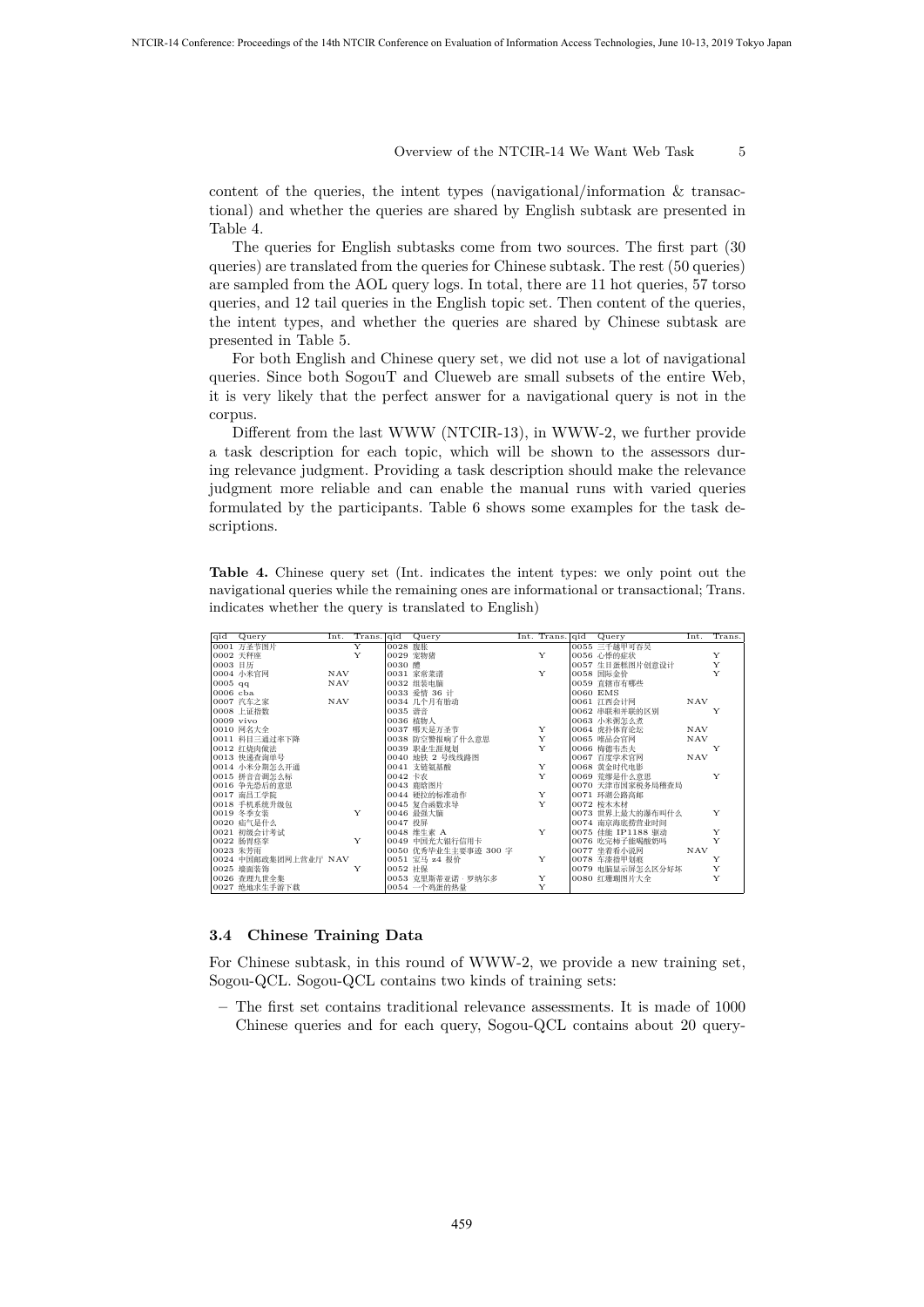$0001 \text{ Halower} \\\text{non-1} \\\text{non-2} \\\text{non-3} \\\text{non-4} \\\text{non-5} \\\text{non-6} \\\text{non-7} \\\text{non-8} \\\text{non-8} \\\text{non-9} \\\text{non-1} \\\text{non-1} \\\text{non-1} \\\text{non-1} \\\text{non-1} \\\text{non-1} \\\text{non-1} \\\text{non-1} \\\text{non-1} \\\text{non-1} \\\text{non-1} \\\text{non-1} \\\text{non-1} \\\text{non-1} \\\text{non-1} \\\text{non-1} \\\$ 0005 wan asset<br>0006 Pet pig<br>0007 Homemade recipes  $0046$  peanut<br> $0047$  deaths 1927 cleveland ohio 0008 Which day is Halloween 0048 dining room chairs 0009 what does Civil defense siren mean? 0049 flemish painter 0047 deaths 1927 ceverand onto<br>0048 dining room chairs<br>0049 flemish painter<br>0050 white chocolate macadamia nut cookies<br>0051 prednisone 0011 Branched chain amino acid 0051 prednisone 0012 Canon<br>
0013 deadlift proper form the control of the control of the control of the control of the control of the control of the control of the control of the control of the control of the control of the control of the 0013 deadlift proper form<br>0014 Derivatives of Composite Functions<br>0054 the friedman test 0014 Derivatives of Composite Functions 0054 the friedman test 0015 Vitamin A 0055 blue note 0016 BMW z4 offer 0056 yosemite national park 0017 Cristiano Ronaldo 0057 walker baskets 0018 the calories of an egg 0058 pictures of smiles and teeth 0019 palpitation symptoms 0059 boat repair 0020 Birthday cake design picture 0060 car-parts.com Nav 0021 International gold price  $0022$  difference between series and parallel circuit  $0062$  density 0023 Medvedev 0024 what does ridiculous mean 0063 www.dps.com<br>0025 What is the biggest waterfall in the world? 0065 avril lavigne lyrics<br>0026 Canon IP1188 driver 0066 carribean cruises 0027 Can you drink yogurt after eating persimmon? 0067 tiki artist 0028 nail scratches on car paint 0068 hp service 0029 How to pick computer monitors 0069 snow crab legs 0030 Red coral picture 0070 maps of costa rica 0031 disney 0071 floor tile 0032 history  $|0072|$  american tourister luggage 0033 dictionary 0073 lululemon 0034 southwest airline  $\begin{array}{c|c} \hline 0074 & \text{www.mbusa.com} \ \hline 0035 & \text{yahooc} \end{array}$  Nav  $\begin{array}{c|c} \hline \text{Nay} & \text{0075 things to do & \text{see in croatia} \ \hline \end{array}$ 0036 www.chase.com Nav 0076 pogo mah jong 0037 cheap flights 0077 snow white costume 0038 priceline.com Nav 0078 new movies for kids 0039 song lyrics  $0079$  alcohol and its negative affects on society<br>0040 recreation warehouse  $0080$  www.gardenburger.com Nav

**Table 5.** English query set (Int. indicates the intent types: we only point out the navigational queries while the remaining ones are informational or transactional; First 30 queries (0001–0030) are translated from Chinese)

doc relevance judgments. Each pair is annotated by three trained assessors. Sogou-QCL also provides title and content extracted from raw HTMLs.

**–** The second set consists of click labels generated by click models. Releasing the original click logs could possibly harm user's privacy because it may contain personally identifiable information. Therefore we provide the relevance scores estimated based on group of users'behaviors. More specifically, for each query-doc pair, we provide five kinds of weak relevance label computed by five popular click models: UBM, DBN, TCM, PSCM, and TACM. These click models utilize rich users'behavior, such as click, skip, and dwell time, to estimate the relevance of the query-document pairs in click logs. Sogou-QCL contains more than half a million queries and more than 9 millions of documents. To the best of knowledge, this is so far the largest free training collection for Chinese ranking problem.

Handling the raw HTML content can be difficult. Therefore we also provide the extracted content with professional tools of Sogou.com. We hope it will reduce some effort for our participants and help them focus on the design of ranking models.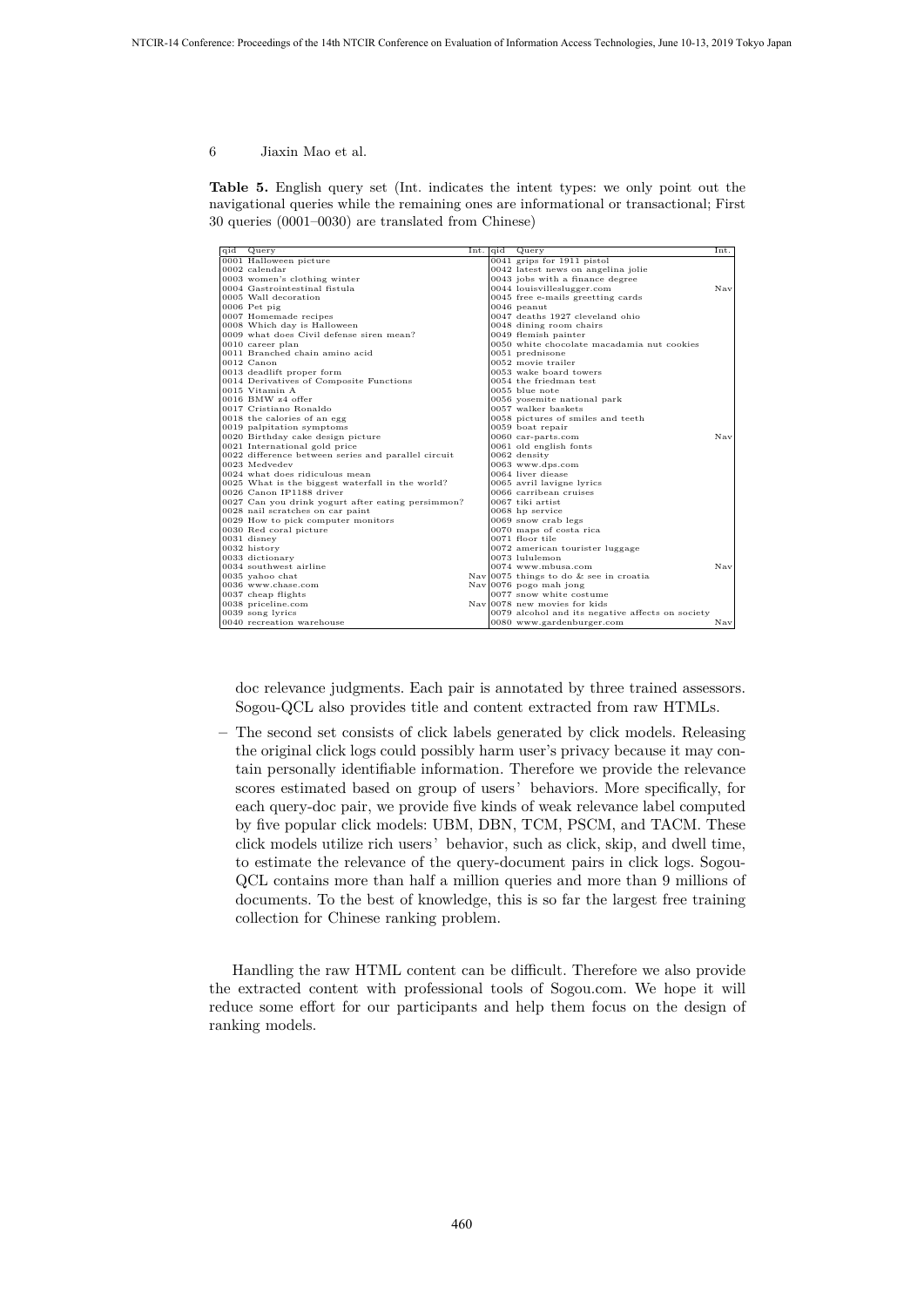**Table 6.** Some examples of the task descriptions in both the Chinese subtask and English subtask.

| Subtask Query |                     | Task description                                                                |
|---------------|---------------------|---------------------------------------------------------------------------------|
|               | Chinese 万圣节图片       | 你想向其他人介绍一下万圣节, 所以需要查找和万圣节相                                                      |
|               |                     | 关的图片。                                                                           |
|               |                     | Chinese 科目三通过率下降 你正准备考驾照, 听说近期科目三考试通过率下降, 想了                                    |
|               |                     | 解一下相关信息。                                                                        |
|               |                     | English Halloween picture You want to find some pictures about Halloween to in- |
|               |                     | troduce it to your children.                                                    |
|               | English career plan | You are an undergraduate student who is about to grad-                          |
|               |                     | uate. You want to search some information about how to                          |
|               |                     | plan your career.                                                               |

### **4 Runs and Relevance Assessments**

#### **4.1 Received Runs**

Table 7 summarizes our run statistics. In this round, although there are quite a few teams registered for the tasks, we only received 10 Chinese runs from 2 teams, and 18 English runs from 4 teams, plus a few runs from the organisers' team (ORG). The Chinese subtask included the Chinese baseline run in the pool as a special run from the organizers' team and measured its performance. In the English subtask, we also had one baseline run and one manual run from the organizers' team. In the manual run, the queries were manually formulated by looking at the topic descriptions and BM25-based reranking was applied to the baseline English run.

**Table 7.** Run statistics including the runs from the organizers (ORG).

| Team         | Chinese                                     | English Total |    |
|--------------|---------------------------------------------|---------------|----|
| MPH          |                                             | 5             |    |
| RUCIR        | 5                                           | 5             |    |
| <b>SLWWW</b> |                                             | 3             | 3  |
| <b>THUIR</b> | 5                                           | 5             | 10 |
| $_{\rm ORG}$ |                                             |               |    |
| Total        | 11 $(3 \text{ teams}) 20 (5 \text{ teams})$ |               |    |

### **4.2 Relevance Assessments**

The Chinese relevance assessments were organized by Tsinghua University. We contacted to an annotation company named 小牛雅智. The relevance assessments were conducted in their company from Nov. 6th, 2018 to Nov. 30th, 2018.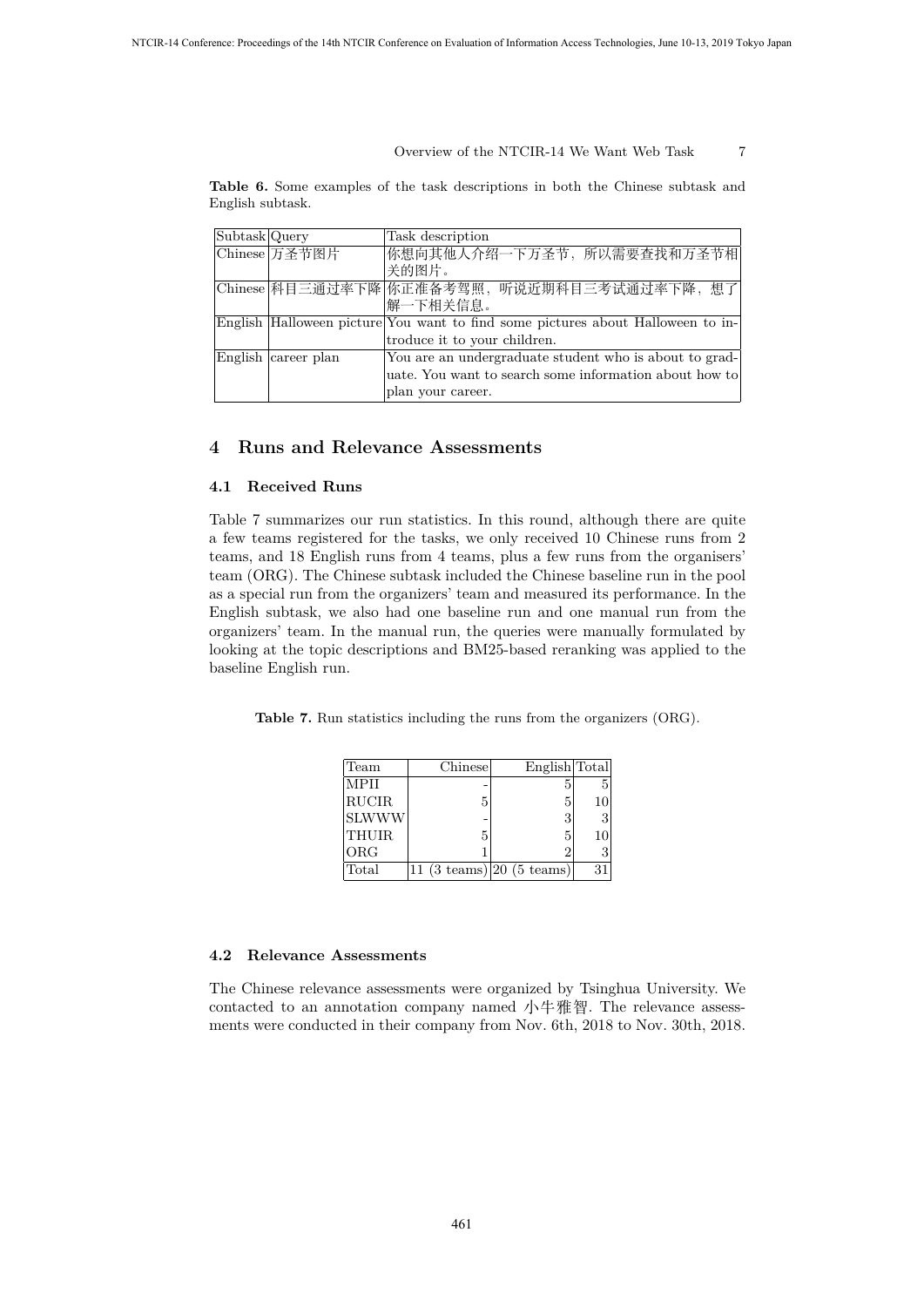For each query in the query set, we provided the query content, as well as the task description, which would help the assessors understand the search intent more specifically. We also provided the relevance assessment criteria for them, which are shown as follows:

**GARBLED** Garbled - The HTML page is shown to user with the *garbled* state. **NONREL** Nonrelevant - It is *unlikely* that the user who entered this search query will find this page relevant.

- **MARGREL** Marginally relevant the user will get some relevant information from this page. However, she needs to browse more pages to satisfy her information needs.
- **REL** Relevant it is *possible* that the user who entered this search query will find this page relevant.
- **IGHREL** Highly relevant it is *likely* that the user who entered this search query will find this page relevant.

Finally, NONREL and GARBLED labels were mapped to zero; MARGREL labels were mapped to one; REL labels were mapped to two and HIGHREL labels were mapped to three. After dropping the garbled documents in the pooling set (which is easy to annotate), the Fleiss'  $\kappa$  of the left annotations is 0.5047, which indicates a moderate agreement in the different assessors.

The English relevance assessments were organised by Waseda University, using the PLY interface originally developed for the NTCIR-13 WWW task (WWW-1) [1]. Twenty international course students were hired as relevance assessors, and each student handled eight topics. Each topic was judged independently by two assessors. While we used a pool depth of 30 at WWW-1, we set it to 50 this time. Although we leveraged the relevance assessment process of WWW-2 to experiment on the effect of document ordering for the assessors, we shall report on the results of the analysis elsewhere.

The raw English relevance assessments were collected in the same way as WWW-1:

- **ERROR** The right panel does not show any contents at all, even after waiting for a few seconds for the content to load.
- **H.REL** Highly relevant it is \*likely\* that the user who entered this search query will find this page relevant.
- **REL** Relevant it is \*possible\* that the user who entered this search query will find this page relevant.
- **NONREL** Nonrelevant it is \*unlikely\* that the user who entered this search query will find this page relevant.

Finally, **ERROR** and **NONREL** were mapped to zero, **REL** was mapped to one, and **H.REL** was mapped to two, and the relevance levels *L*4 through *L*0 were obtained by summing the judgments of the two assessors for each topic.

Table 8 summarizes our relevance assessment statistics.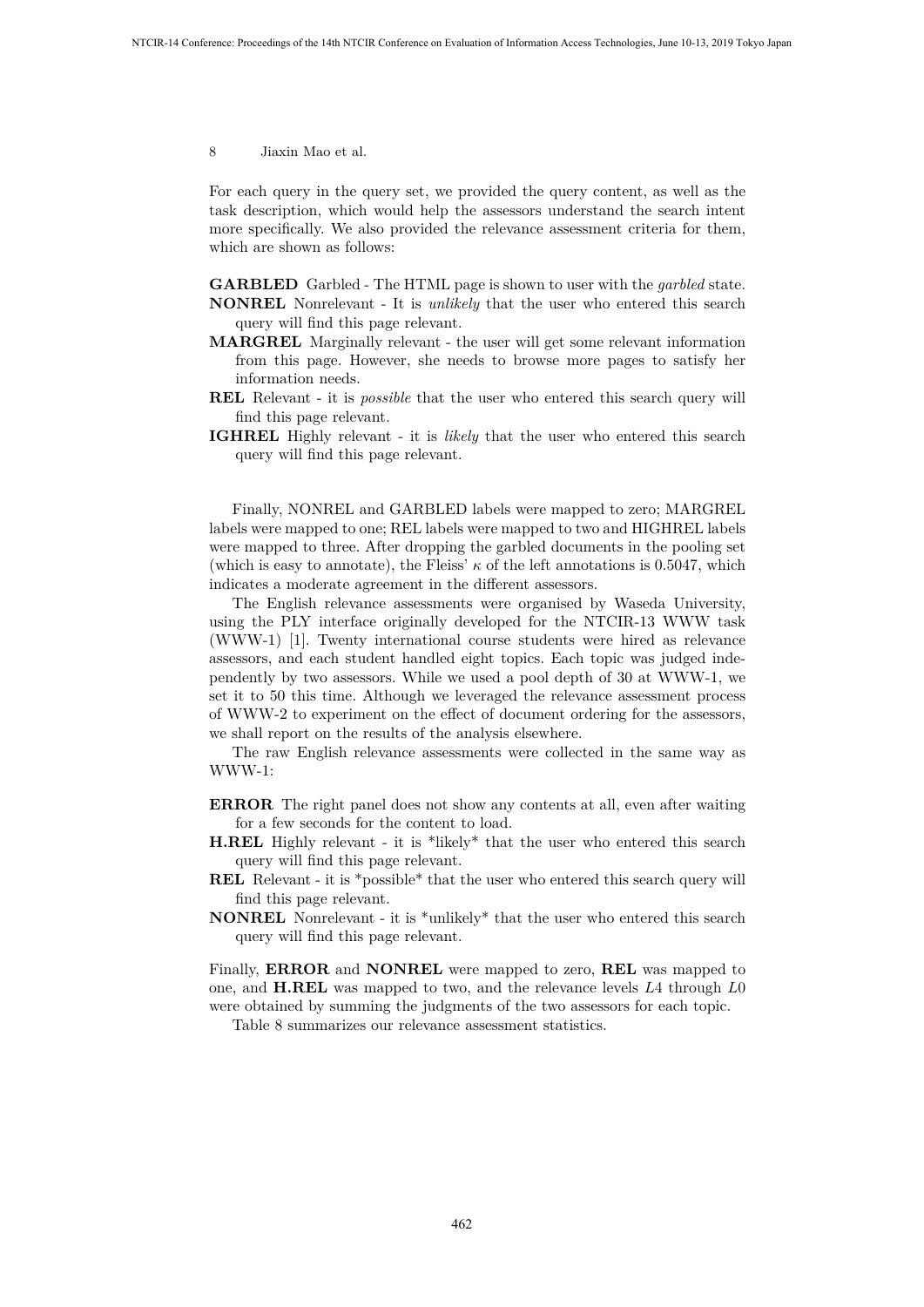|                      | Chinese English |        |
|----------------------|-----------------|--------|
| $\#\text{topics}$    | 80              | 80     |
| $\#$ assessors/topic | 3               | 2      |
| Pool depth           | 20              | 50     |
| Total #docs pooled   | 12,271          | 27,627 |
| Total L4-relevant    |                 | 857    |
| Total L3-relevant    | 1,961           | 2,332  |
| Total L2-relevant    | 1,524           | 4,664  |
| Total L1-relevant    | 2,401           | 6,469  |
| Total L0             | 6,385           | 13,305 |

## **5 Evaluation Measures and Tools**

For evaluation metrics, we used the NTCIREVAL tool<sup>7</sup> to compute nDCG@10 (Microsoft version of nDCG at cutoff 10), Q@10 (Q-measure at cutoff 10), and nERR@10 (normalised expected reciprocal rank at cutoff 10) [3]. Linear gain values were used, e.g., 3 for L3-relevant, 1 for L1-relevant.

The Discpower tool<sup>8</sup> was used to conduct randomised Tukey HSD tests, each with  $B = 10$ , 000 trials [3].

For the Chinese subtask, the evaluation method in NTCIR-14 WWW-2 is slightly different from that in last WWW task. In the last round of WWW (NTCIR-13), we used ten levels of relevance label, L0 to L9, to evaluate the runs we received. The relevance label was computed by summing all the three assessors' labels. For example, if the relevance labels on query-document pair received from three assessors label are MARGREL, REL, and REL, we first mapped them to the corresponding gain values, 1, 2, and 2. Then the final relevant label we used was computed by  $1+2+2=5$ , which means the document and the query is L5-relevant. However, in this round of WWW-2 (NTCIR-14), we find that if we continue to use the ten-level relevance labels, the Kendall's *τ* s between three evaluation measures are not high enough. For example, the Kendall's *τ* between Q@10 and nERR@10 of the ten levels of relevance label method is 0.527, which means using different evaluation measures may lead to different conclusions. Therefore, we use the median of all the three assessors' labels, i.e. a four-level relevance labels, instead.

## **6 Chinese Subtask Results**

### **6.1 Overall Chinese Results**

For the Chinese subtask, we find that 5 of 80 queries are inappropriate for the evaluation. They are "醴" (qid: 0030), "江西会计网" (0061), "百度学术官网"

<sup>7</sup> http://research.nii.ac.jp/ntcir/tools/ntcireval-en.html

<sup>8</sup> http://research.nii.ac.jp/ntcir/tools/discpower-en.html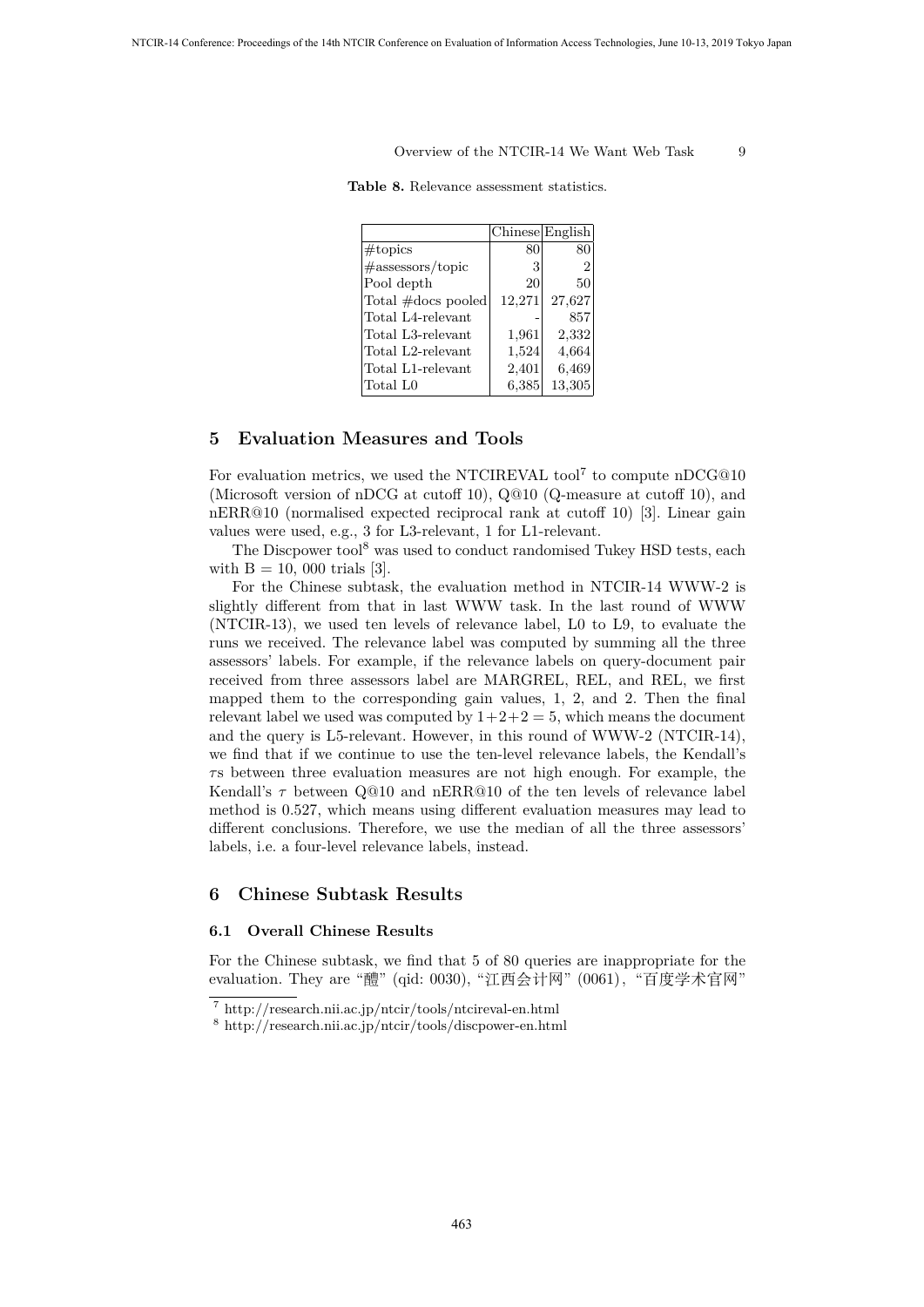(0067), "坐着看小说网"(0077), and "车漆指甲划痕" (0078). For the query "醴", we find that the rate of garbled HTML documents in our pooling set is 86.7%. The query is a Chinese character that is mostly used ancient Chinese literature but rarely used in modern Chinese. Most of the documents were retrieved because of the encoding errors of Chinese webpages. So we drop this query. For the other four queries, we find that all of the HTML documents in the pooling set are nonrelevant. Therefore, we drop them as well.

Table 9 shows the mean effectiveness scores for all Chinese runs. Table 10 summarizes the statistical significance test results. Randomized Tukey HSD *p*values and effect sizes (i.e., standardized mean differences) based on two-way ANOVA (without replication) [4] are also shown. For example, the effect size for the difference between THUIR-C-CO-CU-Base-5 and baseline run in terms of  $nDCG@10$  is given by  $ES_{E2} = (0.4916 - 0.3545)/\sqrt{0.0346} = 0.737$ .

From the official Chinese results with the three evaluation measures, it can be observed that:

- **–** THUIR and RUCIR are not statistically significantly different from each other;
- **–** THUIR and RUCIR both outperforms baseline run (using the BM25 model with the default parameter in Solr) significantly.

In Table 11, we compare the system rankings according to the three evaluation measures in terms of Kendall's  $\tau$ , as well as their 95% confidence intervals. It can be observed that the three rankings are statistically equivalent.

**Table 9.** Official Chinese results.

| Run                   | Mean Run |                                                             | Mean Run |                                                              | Mean    |
|-----------------------|----------|-------------------------------------------------------------|----------|--------------------------------------------------------------|---------|
|                       | nDCG@10  |                                                             | O@10     |                                                              | nERR@10 |
| THUIR-C-CO-CU-Base-5  |          | $0.4916$ THUIR-C-CO-CU-Base-5                               |          | $[0.4610]$ THUIR-C-CO-CU-Base-5                              | 0.6374  |
| RUCIB-C-CO-PU-Base-2  |          | $0.4866$  THUIR-C-CO-MAN-Base-2 0.4604 RUCIR-C-CO-PU-Base-2 |          |                                                              | 0.6044  |
| THUIR-C-CO-MAN-Base-2 |          | $0.4835$ RUCIB-C-CO-PU-Base-2                               |          | $[0.4571]$ THUIR-C-CO-MAN-Base-1                             | 0.6019  |
| THUIR-C-CO-MAN-Base-1 |          |                                                             |          | $0.4748$  THUIR-C-CO-MAN-Base-1 0.4479 THUIR-C-CO-MAN-Base-2 | 0.5973  |
| THUIR-C-CO-MAN-Base-3 |          |                                                             |          | $0.4706$ THUIR-C-CO-MAN-Base-3 0.4364 THUIR-C-CO-MAN-Base-3  | 0.5829  |
| RUCIB-C-DE-PU-Base-1  |          | $0.4515$ RUCIR-C-DE-PU-Base-1                               |          | $ 0.4228 $ RUCIR-C-DE-PU-Base-1                              | 0.5792  |
| RUCIB-C-DE-PU-Base-4  |          | $0.4510$ RUCIR-C-DE-PU-Base-4                               |          | $0.4226$ THUIR-C-CO-CU-Base-4                                | 0.5663  |
| RUCIR-C-DE-PU-Base-3  |          | $0.4503$ RUCIB-C-DE-PU-Base-3                               |          | $0.4223$ RUCIR-C-DE-PU-Base-3                                | 0.5630  |
| THUIR-C-CO-CU-Base-4  |          | $0.4458$  THUIR-C-CO-CU-Base-4                              |          | $0.4189$ RUCIR-C-DE-PU-Base-4                                | 0.5619  |
| baseline              |          | $0.3545$ baseline                                           |          | $0.3080$ baseline                                            | 0.4869  |
| RUCIR-C-DE-PU-Base-5  |          | $0.2745$ RUCIR-C-DE-PU-Base-5                               |          | $0.2404$ RUCIR-C-DE-PU-Base-5                                | 0.3832  |

## **7 English Subtask Results**

Table 12 shows the official WWW-2 English run results. Table 13 summarises the statistical significance test results. It can be observed that the runs from THUIR are the most effective, and that for all statistically significant differences, the effect sizes (standard mean differences) are worth over half a standard deviation. (We did not obtain any statistically significant differences in terms of nERR.)

Table 14 compares the system rankings according to the three official measures in terms of Kendall's  $\tau$ , with 95%CIs.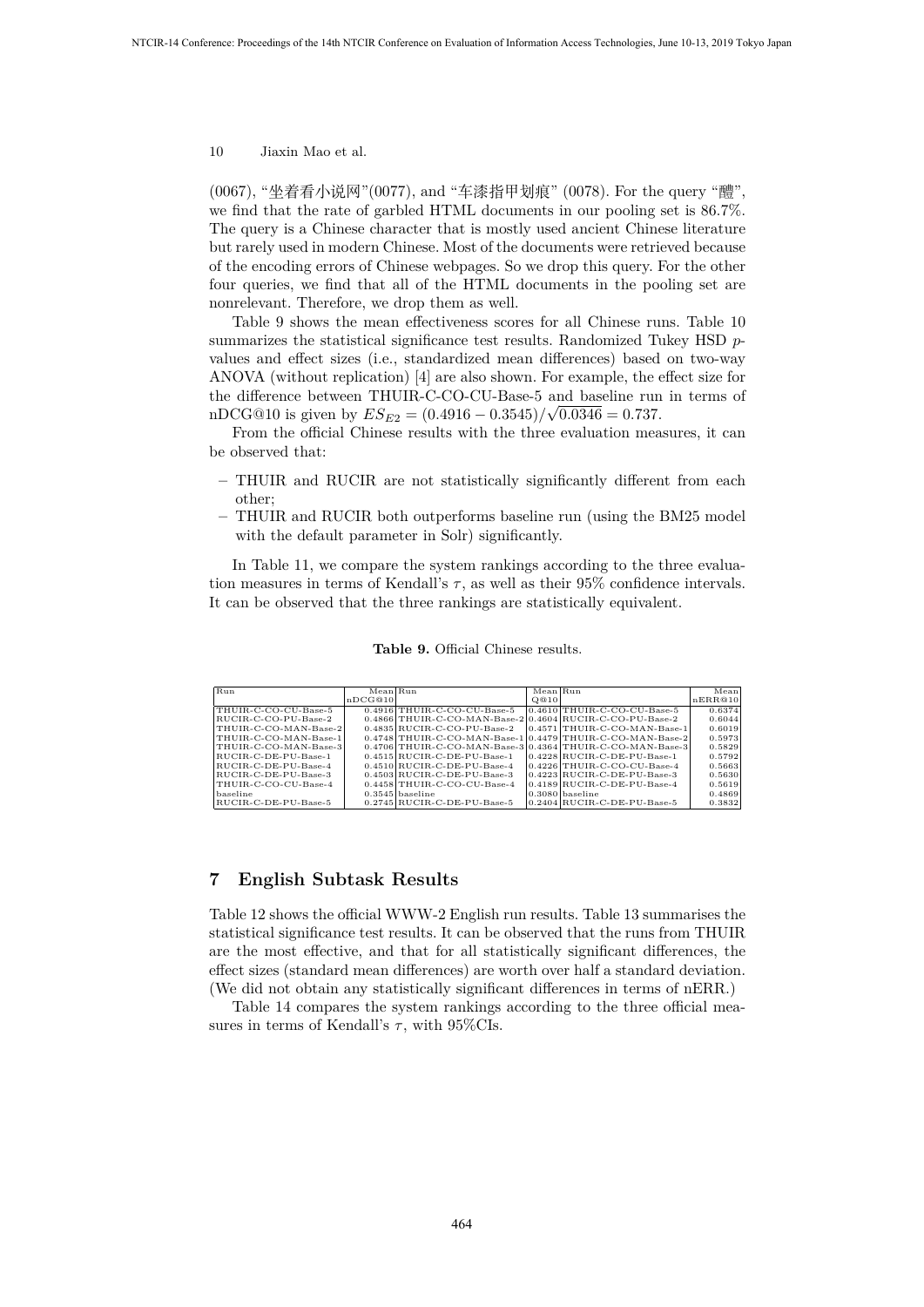**Table 10.** Statistical significance with the best Chinese run from each team (Randomised Tukey HSD test,  $B = 10,000, \alpha = 0.05$ .

| These runs are | significantly better than these runs in terms of nDCG@10           |
|----------------|--------------------------------------------------------------------|
|                | THUIR-C-CO-CU-Base-5 baseline ( $p < 0.0001$ , $ES_{E2} = 0.737$ ) |
|                | RUCIR-C-DE-PU-Base-2 baseline ( $p = 0.0002$ , $ES_{E2} = 0.710$ ) |
| These runs are | significantly better than these runs in terms of Q@10              |
|                | THUIR-C-CO-CU-Base-5 baseline ( $p < 0.0001$ , $ES_{E2} = 0.786$ ) |
|                | RUCIR-C-DE-PU-Base-2 baseline $(p < 0.0001, ES_{E2} = 0.766)$      |
| These runs are | significantly better than these runs in terms of nERR@10           |
|                | THUIR-C-CO-CU-Base-5 baseline ( $p = 0.0014$ , $ES_{E2} = 0.658$ ) |
|                | RUCIR-C-DE-PU-Base-2   baseline $(p = 0.0077, ES_{E2} = 0.513)$    |

**Table 11.** Kendall's *τ* values with 95% CIs (11 Chinese runs).

|           | Mean nERR@10<br>Mean Q@10 |                                                        |  |
|-----------|---------------------------|--------------------------------------------------------|--|
|           |                           | Mean nDCG@10 0.964 [0.906, 0.986] 0.855 [0.654, 0.943] |  |
| Mean Q@10 | -                         | $[0.818 \; [0.579, 0.928]$                             |  |

**Table 12.** Official English results.

| Run                   | Mean Run |                                                              | Mean Run |                                | Mean    |
|-----------------------|----------|--------------------------------------------------------------|----------|--------------------------------|---------|
|                       | nDCG@10  |                                                              | O@10     |                                | nERR@10 |
| THUIR-E-CO-MAN-Base-3 |          | $0.3536$  THUIR-E-CO-MAN-Base-2 0.3391 THUIR-E-CO-MAN-Base-1 |          |                                | 0.5048  |
| THUIR-E-CO-MAN-Base-2 |          | $0.3512$ RUCIR-E-CO-PU-Base-2                                |          | 0.3352 THUIR-E-CO-MAN-Base-2   | 0.5026  |
| RUCIR-E-CO-PU-Base-2  |          | $0.3489$ MPII-E-CO-NU-Base-4                                 |          | $0.3265$ RUCIR-E-CO-PU-Base-2  | 0.4917  |
| THUIR-E-CO-MAN-Base-1 |          | $0.3444$  THUIR-E-CO-MAN-Base-3 0.3256 THUIR-E-CO-MAN-Base-3 |          |                                | 0.4805  |
| MPII-E-CO-NU-Base-3   |          | $0.3413$ MPII-E-CO-NU-Base-2                                 |          | $0.3255$ baseline-eng-v1       | 0.4779  |
| MPII-E-CO-NU-Base-2   |          | $0.3394$ THUIR-E-CO-MAN-Base-1 0.3249 THUIR-E-CO-PU-Base-5   |          |                                | 0.4779  |
| MPII-E-CO-NU-Base-4   |          | $0.3336$ MPII-E-CO-NU-Base-3                                 |          | $0.3183$ MPII-E-CO-NU-Base-4   | 0.4723  |
| THUIR-E-CO-PU-Base-4  |          | $0.3294$ THUIR-E-CO-PU-Base-4                                |          | $0.3161$  THUIR-E-CO-PU-Base-4 | 0.4692  |
| RUCIR-E-DE-PU-Base-4  |          | $0.3293$ MPII-E-CO-NU-Base-5                                 |          | $0.3110$ MPII-E-CO-NU-Base-3   | 0.4658  |
| MPII-E-CO-NU-Base-5   |          | $0.3293$ RUCIR-E-DE-PU-Base-4                                |          | $0.3094$ RUCIR-E-DE-PU-Base-4  | 0.4602  |
| $baseline-eng-v1$     |          | $0.3258$ baseline-eng-v1                                     |          | $0.3043$ MPII-E-CO-NU-Base-2   | 0.4590  |
| THUIR-E-CO-PU-Base-5  |          | $0.3258$ THUIR-E-CO-PU-Base-5                                |          | $0.3043$ MPII-E-CO-NU-Base-5   | 0.4584  |
| MPII-E-CO-NU-Base-1   |          | $0.3204$ MPII-E-CO-NU-Base-1                                 |          | $0.3009$ MPII-E-CO-NU-Base-1   | 0.4541  |
| RUCIR-E-DE-PU-Base-3  |          | $0.3137$ RUCIR-E-DE-PU-Base-3                                |          | $0.2973$ RUCIR-E-DE-PU-Base-3  | 0.4469  |
| RUCIR-E-DE-PU-Base-1  |          | $0.3137$ RUCIR-E-DE-PU-Base-1                                |          | $0.2973$ RUCIR-E-DE-PU-Base-1  | 0.4469  |
| RUCIR-E-DE-PU-Base-5  |          | $0.2876$ ORG-MANUAL                                          |          | $0.2685$ ORG-MANUAL            | 0.4294  |
| SLWWW-E-CO-NU-Base-1  |          | $0.2860$ SLWWW-E-CO-NU-Base-1                                |          | $0.2665$ RUCIR-E-DE-PU-Base-5  | 0.4188  |
| ORG-MANUAL            |          | $0.2844$ RUCIR-E-DE-PU-Base-5                                |          | $0.2659$ SLWWW-E-CO-NU-Base-1  | 0.4071  |
| SLWWW-E-CO-NU-Base-4  |          | $0.2775$ SLWWW-E-CD-NU-Base-3 $0.2499$ SLWWW-E-CD-NU-Base-3  |          |                                | 0.4034  |
| SLWWW-E-CD-NU-Base-3  |          | 0.2767 SLWWW-E-CO-NU-Base-4 0.2498 SLWWW-E-CO-NU-Base-4      |          |                                | 0.4015  |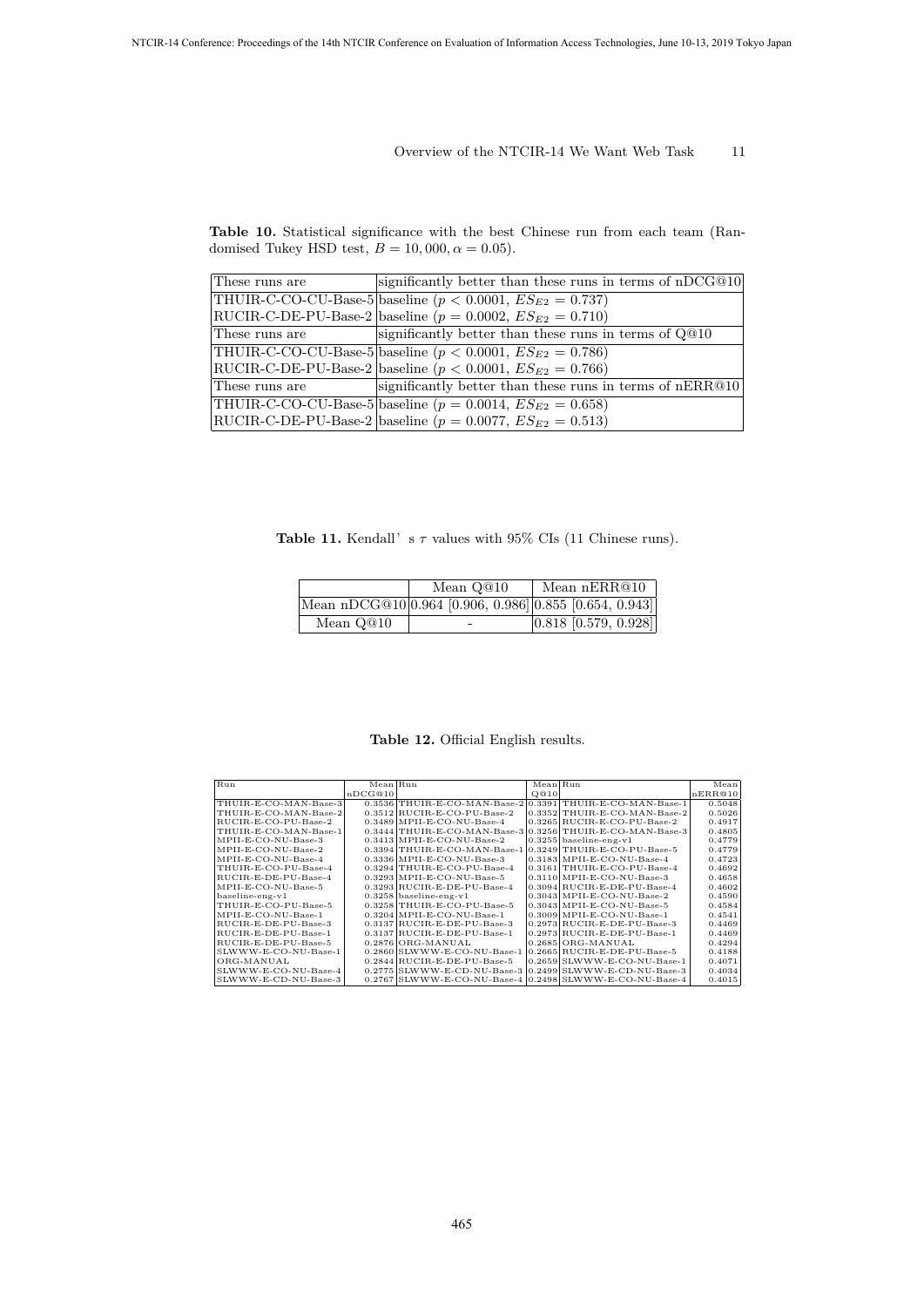**Table 13.** Statistical significance with the Randomised Tukey HSD test, *B* =  $10,000, \alpha = 0.05$ . Statistically significant differences were not observed in terms of nERR@10. The effect sizes are based on the residual variance *V<sup>E</sup>*<sup>2</sup> from two-way ANOVA without replication [4].

| This run is significantly                  | these runs                                 |       | p-value effect size $ES_{E2}$ |
|--------------------------------------------|--------------------------------------------|-------|-------------------------------|
| better than                                | in terms of nDCG@10                        |       | $(V_{E2}=0.0126)$             |
| THUIR-E-CO-MAN-Base-3 RUCIR-E-DE-PU-Base-5 |                                            | 0.034 | 0.587                         |
|                                            | SLWWW-E-CO-NU-Base-1                       | 0.025 | 0.601                         |
|                                            | ORG-MANUAL                                 | 0.017 | 0.616                         |
|                                            | SLWWW-E-CO-NU-Base-4                       | 0.004 | 0.677                         |
|                                            | SLWWW-E-CD-NU-Base-3                       | 0.003 | 0.684                         |
|                                            | THUIR-E-CO-MAN-Base-2 SLWWW-E-CO-NU-Base-1 | 0.041 | 0.580                         |
|                                            | ORG-MANUAL                                 | 0.029 | 0.595                         |
|                                            | SLWWW-E-CO-NU-Base-4                       | 0.008 | 0.656                         |
|                                            | SLWWW-E-CD-NU-Base-3                       | 0.007 | 0.663                         |
|                                            | THUIR-E-CO-MAN-Base-1 SLWWW-E-CO-NU-Base-4 | 0.028 | 0.596                         |
|                                            | SLWWW-E-CD-NU-Base-3                       | 0.023 | 0.603                         |
| RUCIR-E-CO-PU-Base-2                       | ORG-MANUAL                                 | 0.045 | 0.574                         |
|                                            | SLWWW-E-CO-NU-Base-4                       | 0.011 | 0.636                         |
|                                            | SLWWW-E-CO-NU-Base-3                       | 0.010 | 0.643                         |
| MPII-E-CO-NU-Base-3                        | SLWWW-E-CO-NU-Base-3                       | 0.044 | 0.575                         |
| This run is significantly                  | these runs                                 |       | p-value effect size $ES_{E2}$ |
| better than                                | in terms of Q@10                           |       | $(V_{E2}=0.0142)$             |
| THUIR-E-CO-MAN-Base-2                      | ORG-MANUAL                                 | 0.030 | 0.593                         |
|                                            | SLWWW-E-CO-NU-Base-1                       | 0.021 | 0.609                         |
|                                            | RUCIR-E-DE-PU-Base-5                       | 0.018 | 0.615                         |
|                                            | SLWWW-E-CD-NU-Base-3                       | 0.001 | 0.749                         |
|                                            | SLWWW-E-CO-NU-Base-4                       | 0.001 | 0.750                         |
|                                            | THUIR-E-CO-MAN-Base-3 SLWWW-E-CD-NU-Base-3 | 0.011 | 0.635                         |
|                                            | SLWWW-E-CO-NU-Base-4                       | 0.011 | 0.636                         |
| THUIR-E-CO-MAN-Base-1                      | SLWWW-E-CD-NU-Base-3                       | 0.013 | 0.629                         |
|                                            | SLWWW-E-CO-NU-Base-4                       | 0.013 | 0.630                         |
| RUCIR-E-CO-PU-Base-2                       | SLWWW-E-CO-NU-Base-1                       | 0.043 | 0.576                         |
|                                            | RUCIR-E-DE-PU-Base-5                       | 0.038 | 0.581                         |
|                                            | SLWWW-E-CD-NU-Base-3                       | 0.002 | 0.715                         |
|                                            | SLWWW-E-CO-NU-Base-4                       | 0.002 | 0.717                         |
| MPII-E-CO-NU-Base-4                        | SLWWW-E-CD-NU-Base-3                       | 0.009 | 0.643                         |
|                                            | SLWWW-E-CO-NU-Base-4                       | 0.008 | 0.644                         |
| MPII-E-CO-NU-Base-2                        | SLWWW-E-CD-NU-Base-3                       | 0.011 | 0.635                         |
|                                            | SLWWW-E-CO-NU-Base-4                       | 0.011 | 0.636                         |
| MPII-E-CO-NU-Base-3                        | SLWWW-E-CD-NU-Base-3                       | 0.045 | 0.574                         |
|                                            | SLWWW-E-CO-NU-Base-4                       | 0.044 | 0.575                         |